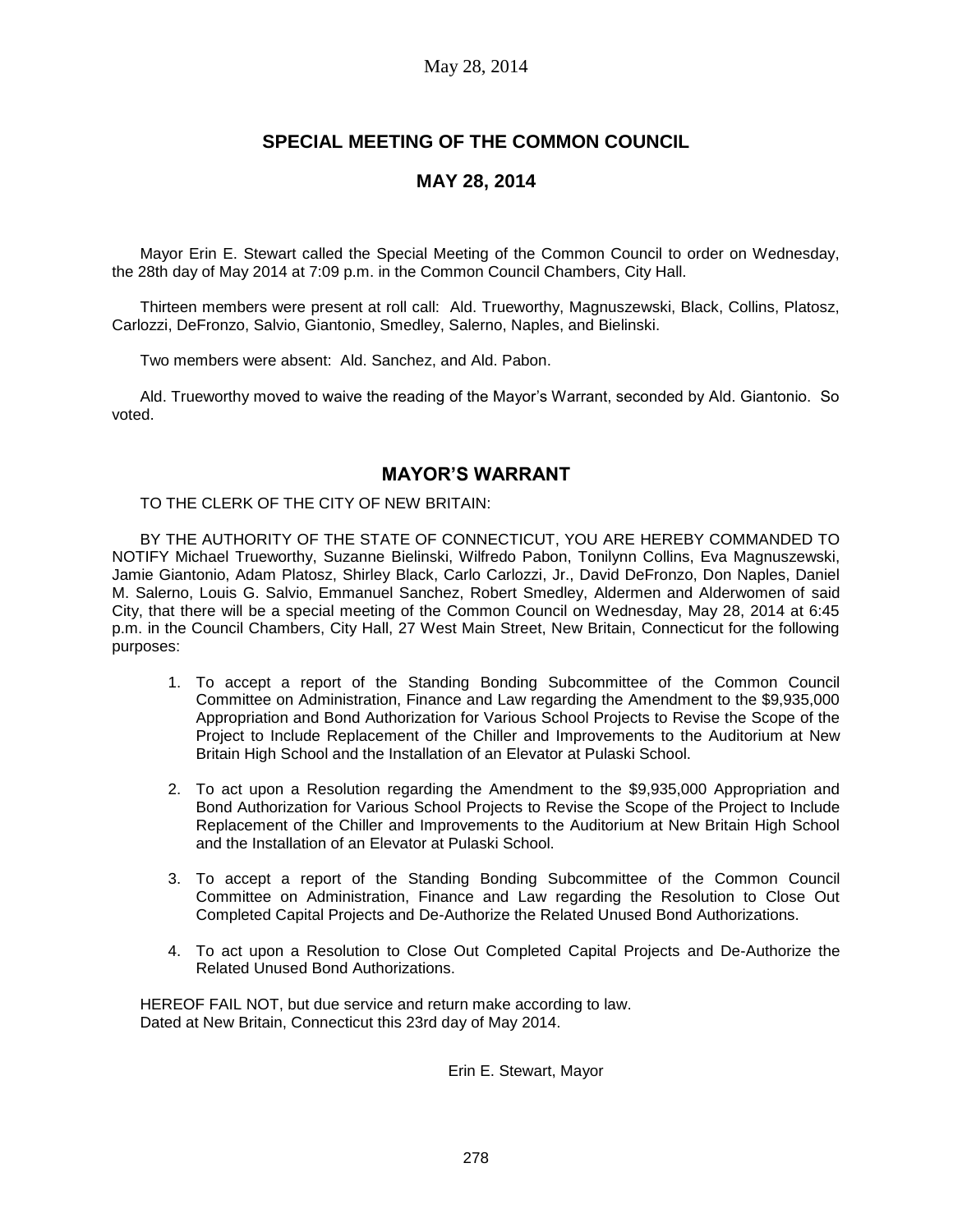### **REPORT OF THE BONDING COMMITTEE**

#### **32408-2 RE: AMENDMENT TO THE \$9,935,000 APPROPRIATION AND BOND AUTHORIZATION FOR VARIOUS SCHOOL PROJECTS TO REVISE THE SCOPE OF THE PROJECT TO INCLUDE REPLACEMENT OF THE CHILLER AND IMPROVEMENTS TO THE AUDITORIUM AT NEW BRITAIN HIGH SCHOOL AND THE INSTALLATION OF AN ELEVATOR AT PULASKI SCHOOL**

To Her Honor, the Mayor, and the Common Council of the City of New Britain: the undersigned beg leave to report the following:

At a meeting of the Standing Bonding Subcommittee of the Common Council Committee on Administration, Finance and Law (the "Bonding Subcommittee") held on May 28, 2014, on a motion by Bonding Subcommittee member Trueworthy and seconded by Bonding Subcommittee member Bielinski, the following resolution was adopted:

RESOLVED, that the Bonding Subcommittee recommends to the Common Council that the resolution entitled "\$9,935,000 Appropriation and Bond Authorization for Various School Projects" adopted by the Common Council on July 29, 2013 under Item #32408-1, be amended to revise the scope of the project to include replacement of the Chiller and improvements to the Auditorium at New Britain High School and the installation of an elevator at Pulaski School, and to read as follows:

"RESOLVED, by the Common Council of the City of New Britain on the recommendation of the Standing Bonding Subcommittee of the Committee on Administration, Finance and Law adopted at its meetings held on July 29, 2013 and May 28, 2014, that the sum of \$9,935,000 be appropriated for Various School Projects, such projects to include, but not be limited to, milling and paving various playground areas, replacement of the New Britain High School Chiller, purchase and installation of Security Buttons, replacement of the New Britain High School Gym Curtain, improvements to the New Britain High School Auditorium, installation of an elevator at Pulaski School, replacement of sprinkler systems, carpet removal, purchase and installation of Interactive Whiteboards and Projectors, Mobile Computer Labs, Thin Client and Server Virtualization, WiFi and various other technological improvements, the purchase of textbooks and furniture and all alterations, repairs and improvements in connection therewith, as well as planning, design, architectural and engineering services, construction costs, materials, equipment and fixtures, temporary and permanent financing costs and other costs related to the project (the "Project"). To meet said appropriation and in lieu of a tax therefor, bonds, notes or temporary notes of the City are authorized to be issued pursuant to Article XII of the City Charter and Chapter 109 of the Connecticut General Statutes, as amended, or any other provision of law thereto enabling, in an amount not to exceed \$9,935,000 or so much thereof as may be necessary after deducting grants or other sources of funds available for the Project.

BE IT FURTHER RESOLVED, that the bonds or notes may be sold in a single issue or may be consolidated with other authorized but unissued bonds or notes of the City. The bonds or notes shall be issued in fully registered form, be executed in the name and on behalf of the City by the facsimile or manual signatures of the Mayor and the Treasurer, bear the City seal or a facsimile thereof, be certified and payable at a bank or trust company designated by the Mayor and the Treasurer which bank or trust company may also be designated as the registrar and transfer agent, and be approved as to their legality by Bond Counsel to the City. The bonds or notes may be issued in one or more series, shall bear such rate or rates of interest, and be issued in book entry form. The bonds or notes shall be general obligations of the City and each of the bonds or notes shall recite that every requirement of law relating to its issue has been duly complied with, that such bonds or notes are within every debt and other limit prescribed by law, and that the full faith and credit of the City are pledged to the payment of the principal thereof and interest thereon. The aggregate principal amount of bonds or notes to be issued, the annual installments of principal, redemption provisions, if any, the date, interest rate or rates, form and manner of sale, time of issuance and sale, designation, price, maturities, and other terms, details and particulars of such bonds or notes shall be determined by the Mayor and the Treasurer, provided, however that if bonds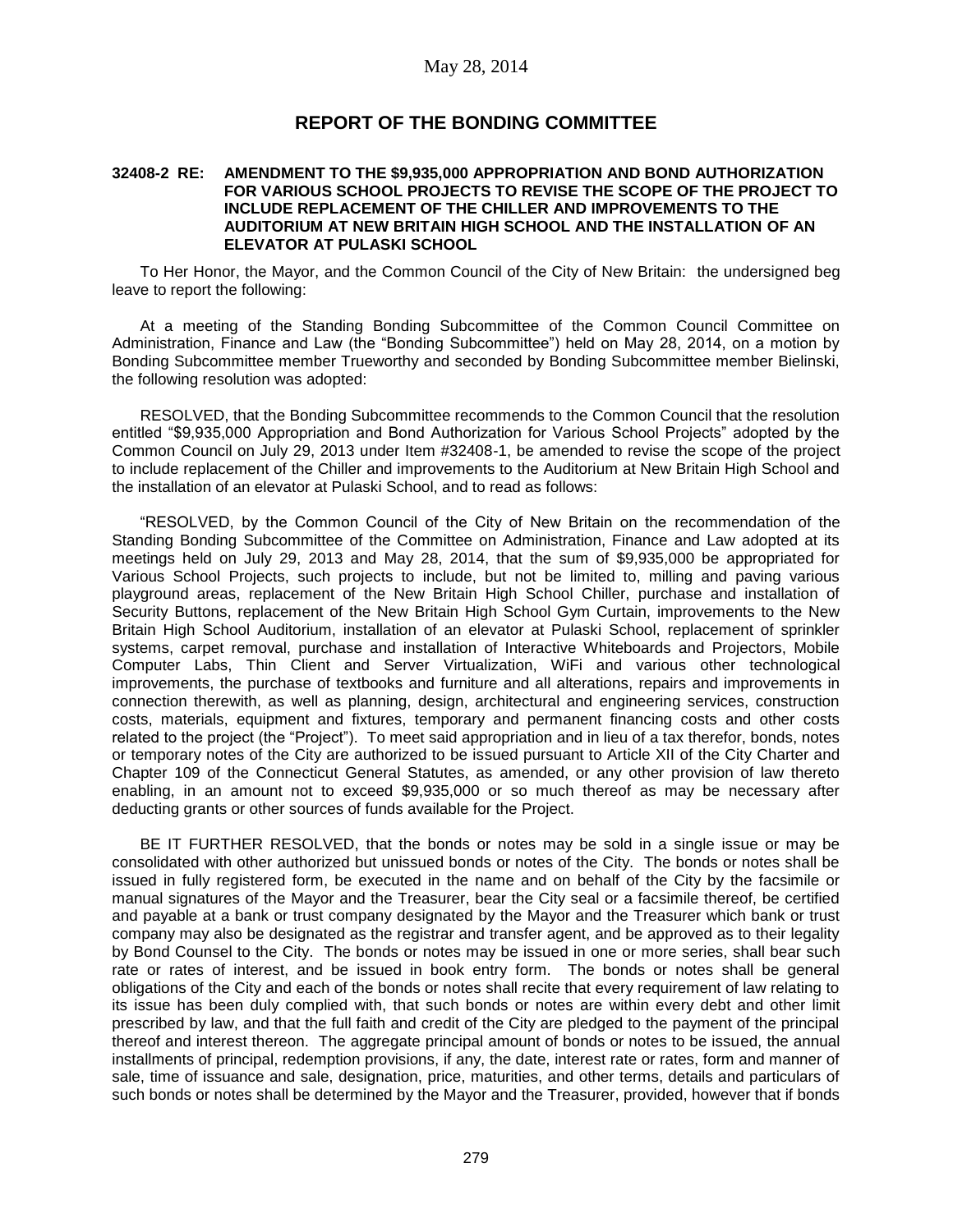or notes be issued for textbooks, the cost of such textbooks be amortized over the expected useful life of such textbooks.

BE IT FURTHER RESOLVED, that the Mayor and Treasurer are authorized to issue temporary notes in anticipation of the receipt of the proceeds of said bonds or notes and the receipt of any federal, state or other grant-in-aid for the Project. The notes shall be executed in the name and on behalf of the City by the facsimile or manual signatures of the Mayor and the Treasurer, bear the City seal or a facsimile thereof, be certified and payable at a bank or trust company designated by the Mayor and the Treasurer which bank or trust company may also be designated as the registrar and transfer agent, and be approved as to their legality by Bond Counsel to the City. The notes shall be issued with maturity dates in accordance with the Connecticut General Statutes, as amended. The notes shall be general obligations of the City and each of the bonds shall recite that every requirement of law relating to its issue has been duly complied with, that such notes are within every debt and other limit prescribed by law, and that the full faith and credit of the City are pledged to the payment of the principal thereof and interest thereon. The net interest cost on such notes, including renewals thereof, and the expense of preparing, issuing, and marketing such notes, to the extent paid from the proceeds from the issuance of bonds or notes, shall be included as a cost of the Project.

BE IT FURTHER RESOLVED, that the bonds, notes or temporary notes may be sold by the Mayor and Treasurer in a public sale, sealed proposal or a negotiated underwriting and the Mayor and the Treasurer are authorized to select the underwriter or underwriters and to enter into, execute and deliver on behalf of the City a contract of purchase for such bonds, notes or temporary notes on such terms and conditions as they shall determine.

BE IT FURTHER RESOLVED, that the City hereby declares its official intent under Treasury Regulation Section 1.150-2 of the Internal Revenue Code of 1986, as amended, that Project costs may be paid from temporary advances of available funds and that the City reasonably expects to reimburse any such advances from the proceeds of borrowings in an aggregate principal amount not in excess of the amount of borrowing authorized for the Project; that the Mayor and Treasurer are authorized to bind the City pursuant to such representations and agreements as they deem necessary or advisable in order to ensure and maintain the continued exemption from Federal income taxation of interest on the bonds, notes or temporary notes authorized by this resolution, if issued on a tax-exempt basis, including covenants to pay rebates of investment earnings to the United States in future years. While it is anticipated that the bonds or notes will qualify as tax exempt bonds, the Mayor and the Treasurer are authorized, upon the advice of bond counsel, to issue all or any portion of the bonds or notes as bonds or notes the interest on which is includable in the gross income of the owners thereof for federal income tax purposes and it is hereby found and determined that the issuance of any such bonds or notes is in the public interest.

BE IT FURTHER RESOLVED, that the Mayor and the Treasurer are hereby authorized, on behalf of the City, to enter into agreements or otherwise covenant for the benefit of bondholders to provide information on an annual or other periodic basis to the Municipal Securities Rulemaking Board or any other municipal securities information repositories or state based information repositories (the "Repositories") and to provide notices to the Repositories of material events as enumerated in Securities and Exchange Commission Exchange Act Rule 15c2-12, as amended, as may be necessary, appropriate or desirable to effect the sale of the bonds, notes or temporary authorized by this resolution. Any agreements or representations to provide information to Repositories made prior hereto are hereby confirmed, ratified and approved.

BE IT FURTHER RESOLVED, that the Mayor and the Treasurer are further authorized to enter into, execute and deliver, on behalf of the City, any agreements they deem reasonable or necessary to provide credit enhancement to the bonds, notes or temporary notes. The Mayor and the Treasurer are further authorized to appoint a certifying agent, paying agent, transfer agent, registrar, interest rate advisor, trustee and such other advisers and consultants as they may deem necessary or desirable, and to execute and deliver on behalf of the City any and all tax regulatory, credit enhancement, continuing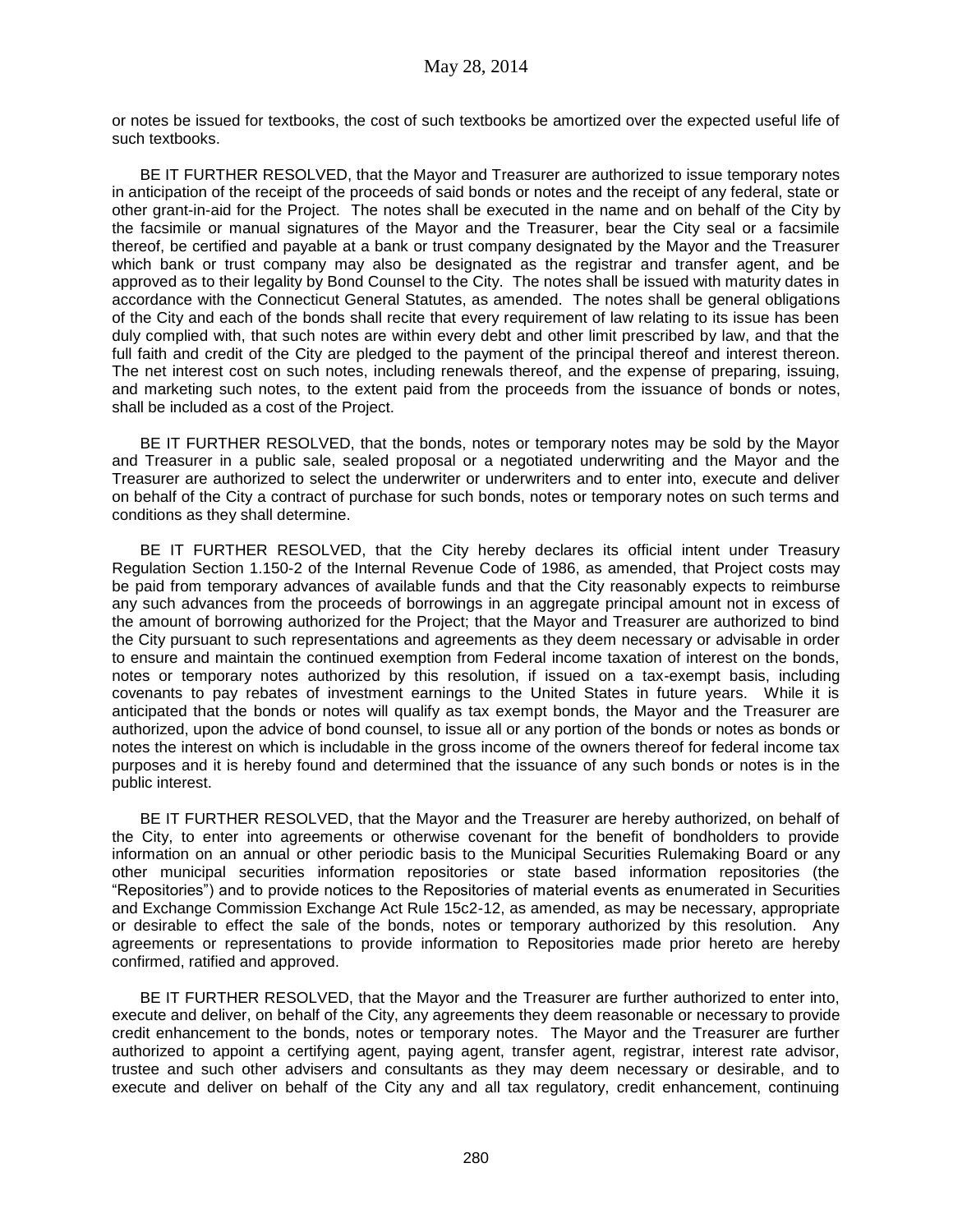disclosure, security, letter of representation or other agreements they deem necessary to provide for the issuance of such bonds, notes or temporary notes.

BE IT FURTHER RESOLVED, that the Mayor, Treasurer and other City officials and employees are authorized to apply for and accept any federal, state, or other grants-in-aid for the Project, and to take all actions necessary and proper to carry out the Project and to issue the bonds, notes or temporary notes to finance the appropriation.

BE IT FURTHER RESOLVED, that the Board of Education is authorized to apply for and to accept or reject state grants for the Project, and to file applications with the State Board of Education, to execute grant agreements for the Project and to file such documents as may be required by the State Board of Education to obtain grants for the costs of financing for the Project.

BE IT FURTHER RESOLVED, that the School Building Committee is authorized to act as a school building committee for the Project or any portion thereof, to prepare schematic drawings and outline specifications, to file a notice of proposed school building project, to approve design and construction expenditures for the Project, if any, and to exercise such other powers as are necessary or appropriate to complete the Project.

BE IT FURTHER RESOLVED, THAT the Mayor, Treasurer, the Board of Education, the School Building Committee and other City officials and employees are authorized to apply for and accept any federal, state or other grants-in-aid for the Project, and to take all actions necessary and proper to carry out the Project and to issue bonds, notes or temporary notes to finance the appropriation."

> Alderman David DeFronzo Chairman, Bonding Subcommittee of the Committee on Administration, Finance and Law

Ald. Trueworthy moved to accept, seconded by Ald. Giantonio. So voted. Approved May 29, 2014 by Mayor Erin E. Stewart.

## **RESOLULTION**

#### **32408-3 RE: AMENDMENT TO THE \$9,935,000 APPROPRIATION AND BOND AUTHORIZATION FOR VARIOUS SCHOOL PROJECTS TO REVISE THE SCOPE OF THE PROJECT TO INCLUDE REPLACEMENT OF THE CHILLER AND IMPROVEMENTS TO THE AUDITORIUM AT NEW BRITAIN HIGH SCHOOL AND THE INSTALLATION OF AN ELEVATOR AT PULASKI SCHOOL**

At a meeting of the Common Council held on May 28, 2014 on a motion by Council member Trueworthy and seconded by Council member Giantonio the following resolution was adopted:

RESOLVED, by the Common Council of the City of New Britain on the recommendation of the Standing Bonding Subcommittee of the Common Council Committee on Administration, Finance and Law adopted at its meeting held on May 28, 2014, to Amend the resolution entitled "\$9,935,000 Appropriation and Bond Authorization for Various School Projects" adopted by the Common Council on July 29, 2013 under Item #32408-1, to revise the scope of the project to include replacement of the Chiller and improvements to the auditorium at New Britain High School and the installation of an elevator at Pulaski School and to read as follows:

"RESOLVED, by the Common Council of the City of New Britain on the recommendation of the Standing Bonding Subcommittee of the Committee on Administration, Finance and Law adopted at its meetings held on July 29, 2013 and May 28, 2014, that the sum of \$9,935,000 be appropriated for Various School Projects, such projects to include, but not be limited to, milling and paving various playground areas, replacement of the New Britain High School Chiller, purchase and installation of Security Buttons, replacement of the New Britain High School Gym Curtain, improvements to the New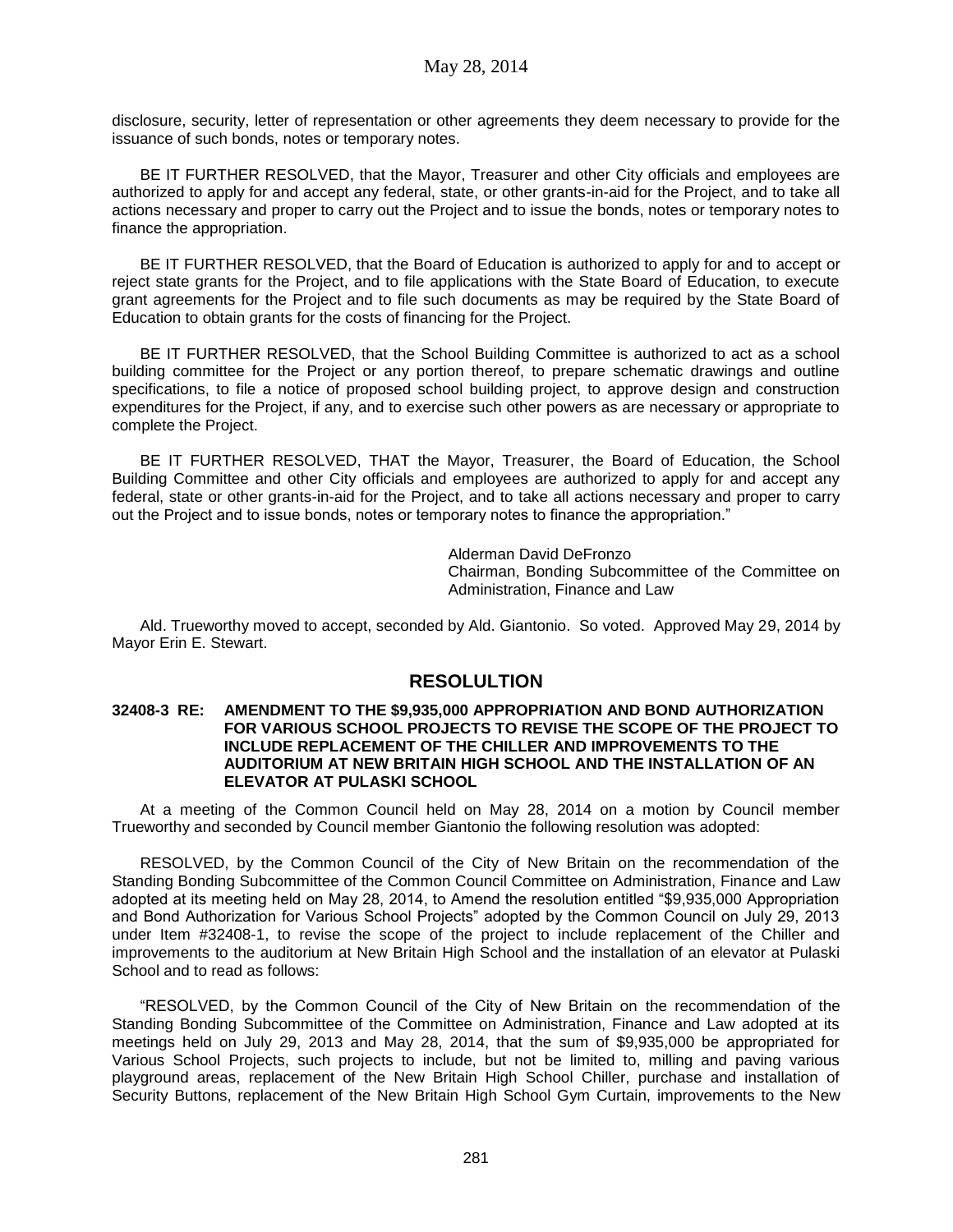Britain High School Auditorium, installation of an elevator at Pulaski School, replacement of sprinkler systems, carpet removal, purchase and installation of Interactive Whiteboards and Projectors, Mobile Computer Labs, Thin Client and Server Virtualization, WiFi and various other technological improvements, the purchase of textbooks and furniture and all alterations, repairs and improvements in connection therewith, as well as planning, design, architectural and engineering services, construction costs, materials, equipment and fixtures, temporary and permanent financing costs and other costs related to the project (the "Project"). To meet said appropriation and in lieu of a tax therefor, bonds, notes or temporary notes of the City are authorized to be issued pursuant to Article XII of the City Charter and Chapter 109 of the Connecticut General Statutes, as amended, or any other provision of law thereto enabling, in an amount not to exceed \$9,935,000 or so much thereof as may be necessary after deducting grants or other sources of funds available for the Project.

BE IT FURTHER RESOLVED, that the bonds or notes may be sold in a single issue or may be consolidated with other authorized but unissued bonds or notes of the City. The bonds or notes shall be issued in fully registered form, be executed in the name and on behalf of the City by the facsimile or manual signatures of the Mayor and the Treasurer, bear the City seal or a facsimile thereof, be certified and payable at a bank or trust company designated by the Mayor and the Treasurer which bank or trust company may also be designated as the registrar and transfer agent, and be approved as to their legality by Bond Counsel to the City. The bonds or notes may be issued in one or more series, shall bear such rate or rates of interest, and be issued in book entry form. The bonds or notes shall be general obligations of the City and each of the bonds or notes shall recite that every requirement of law relating to its issue has been duly complied with, that such bonds or notes are within every debt and other limit prescribed by law, and that the full faith and credit of the City are pledged to the payment of the principal thereof and interest thereon. The aggregate principal amount of bonds or notes to be issued, the annual installments of principal, redemption provisions, if any, the date, interest rate or rates, form and manner of sale, time of issuance and sale, designation, price, maturities, and other terms, details and particulars of such bonds or notes shall be determined by the Mayor and the Treasurer, provided, however that if bonds or notes be issued for textbooks, the cost of such textbooks be amortized over the expected useful life of such textbooks.

BE IT FURTHER RESOLVED, that the Mayor and Treasurer are authorized to issue temporary notes in anticipation of the receipt of the proceeds of said bonds or notes and the receipt of any federal, state or other grant-in-aid for the Project. The notes shall be executed in the name and on behalf of the City by the facsimile or manual signatures of the Mayor and the Treasurer, bear the City seal or a facsimile thereof, be certified and payable at a bank or trust company designated by the Mayor and the Treasurer which bank or trust company may also be designated as the registrar and transfer agent, and be approved as to their legality by Bond Counsel to the City. The notes shall be issued with maturity dates in accordance with the Connecticut General Statutes, as amended. The notes shall be general obligations of the City and each of the bonds shall recite that every requirement of law relating to its issue has been duly complied with, that such notes are within every debt and other limit prescribed by law, and that the full faith and credit of the City are pledged to the payment of the principal thereof and interest thereon. The net interest cost on such notes, including renewals thereof, and the expense of preparing, issuing, and marketing such notes, to the extent paid from the proceeds from the issuance of bonds or notes, shall be included as a cost of the Project.

BE IT FURTHER RESOLVED, that the bonds, notes or temporary notes may be sold by the Mayor and Treasurer in a public sale, sealed proposal or a negotiated underwriting and the Mayor and the Treasurer are authorized to select the underwriter or underwriters and to enter into, execute and deliver on behalf of the City a contract of purchase for such bonds, notes or temporary notes on such terms and conditions as they shall determine.

BE IT FURTHER RESOLVED, that the City hereby declares its official intent under Treasury Regulation Section 1.150-2 of the Internal Revenue Code of 1986, as amended, that Project costs may be paid from temporary advances of available funds and that the City reasonably expects to reimburse any such advances from the proceeds of borrowings in an aggregate principal amount not in excess of the amount of borrowing authorized for the Project; that the Mayor and Treasurer are authorized to bind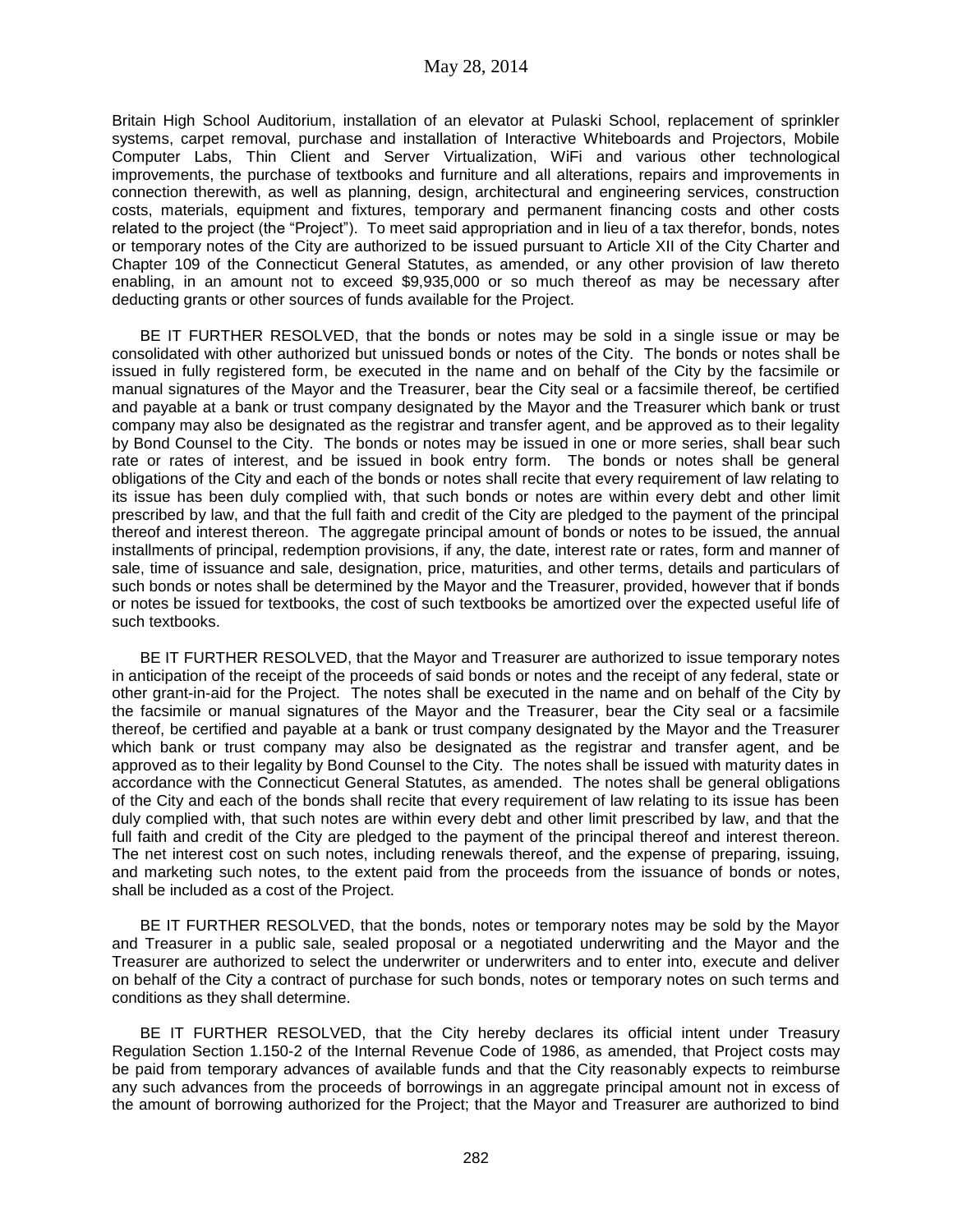the City pursuant to such representations and agreements as they deem necessary or advisable in order to ensure and maintain the continued exemption from Federal income taxation of interest on the bonds, notes or temporary notes authorized by this resolution, if issued on a tax-exempt basis, including covenants to pay rebates of investment earnings to the United States in future years. While it is anticipated that the bonds or notes will qualify as tax exempt bonds, the Mayor and the Treasurer are authorized, upon the advice of bond counsel, to issue all or any portion of the bonds or notes as bonds or notes the interest on which is includable in the gross income of the owners thereof for federal income tax purposes and it is hereby found and determined that the issuance of any such bonds or notes is in the public interest.

BE IT FURTHER RESOLVED, that the Mayor and the Treasurer are hereby authorized, on behalf of the City, to enter into agreements or otherwise covenant for the benefit of bondholders to provide information on an annual or other periodic basis to the Municipal Securities Rulemaking Board or any other municipal securities information repositories or state based information repositories (the "Repositories") and to provide notices to the Repositories of material events as enumerated in Securities and Exchange Commission Exchange Act Rule 15c2-12, as amended, as may be necessary, appropriate or desirable to effect the sale of the bonds, notes or temporary authorized by this resolution. Any agreements or representations to provide information to Repositories made prior hereto are hereby confirmed, ratified and approved.

BE IT FURTHER RESOLVED, that the Mayor and the Treasurer are further authorized to enter into, execute and deliver, on behalf of the City, any agreements they deem reasonable or necessary to provide credit enhancement to the bonds, notes or temporary notes. The Mayor and the Treasurer are further authorized to appoint a certifying agent, paying agent, transfer agent, registrar, interest rate advisor, trustee and such other advisers and consultants as they may deem necessary or desirable, and to execute and deliver on behalf of the City any and all tax regulatory, credit enhancement, continuing disclosure, security, letter of representation or other agreements they deem necessary to provide for the issuance of such bonds, notes or temporary notes.

BE IT FURTHER RESOLVED, that the Mayor, Treasurer and other City officials and employees are authorized to apply for and accept any federal, state, or other grants-in-aid for the Project, and to take all actions necessary and proper to carry out the Project and to issue the bonds, notes or temporary notes to finance the appropriation.

BE IT FURTHER RESOLVED, that the Board of Education is authorized to apply for and to accept or reject state grants for the Project, and to file applications with the State Board of Education, to execute grant agreements for the Project and to file such documents as may be required by the State Board of Education to obtain grants for the costs of financing for the Project.

BE IT FURTHER RESOLVED, that the School Building Committee is authorized to act as a school building committee for the Project or any portion thereof, to prepare schematic drawings and outline specifications, to file a notice of proposed school building project, to approve design and construction expenditures for the Project, if any, and to exercise such other powers as are necessary or appropriate to complete the Project.

BE IT FURTHER RESOLVED, THAT the Mayor, Treasurer, the Board of Education, the School Building Committee and other City officials and employees are authorized to apply for and accept any federal, state or other grants-in-aid for the Project, and to take all actions necessary and proper to carry out the Project and to issue bonds, notes or temporary notes to finance the appropriation."

#### Alderman David DeFronzo

Ald. Trueworthy moved to accept and adopt, seconded by Ald. Giantonio. Roll call vote – 12 in favor, 1 opposed. IN FAVOR: Ald. Trueworthy, Magnuszewski, Black, Colllins, Platosz, DeFronzo, Salvio, Giantonio, Smedley, Salerno, Naples and Bielinski. OPPOSED: Ald. Carlozzi. RESOLUTION ADOPTED. Approved May 29, 2014 by Mayor Erin E. Stewart.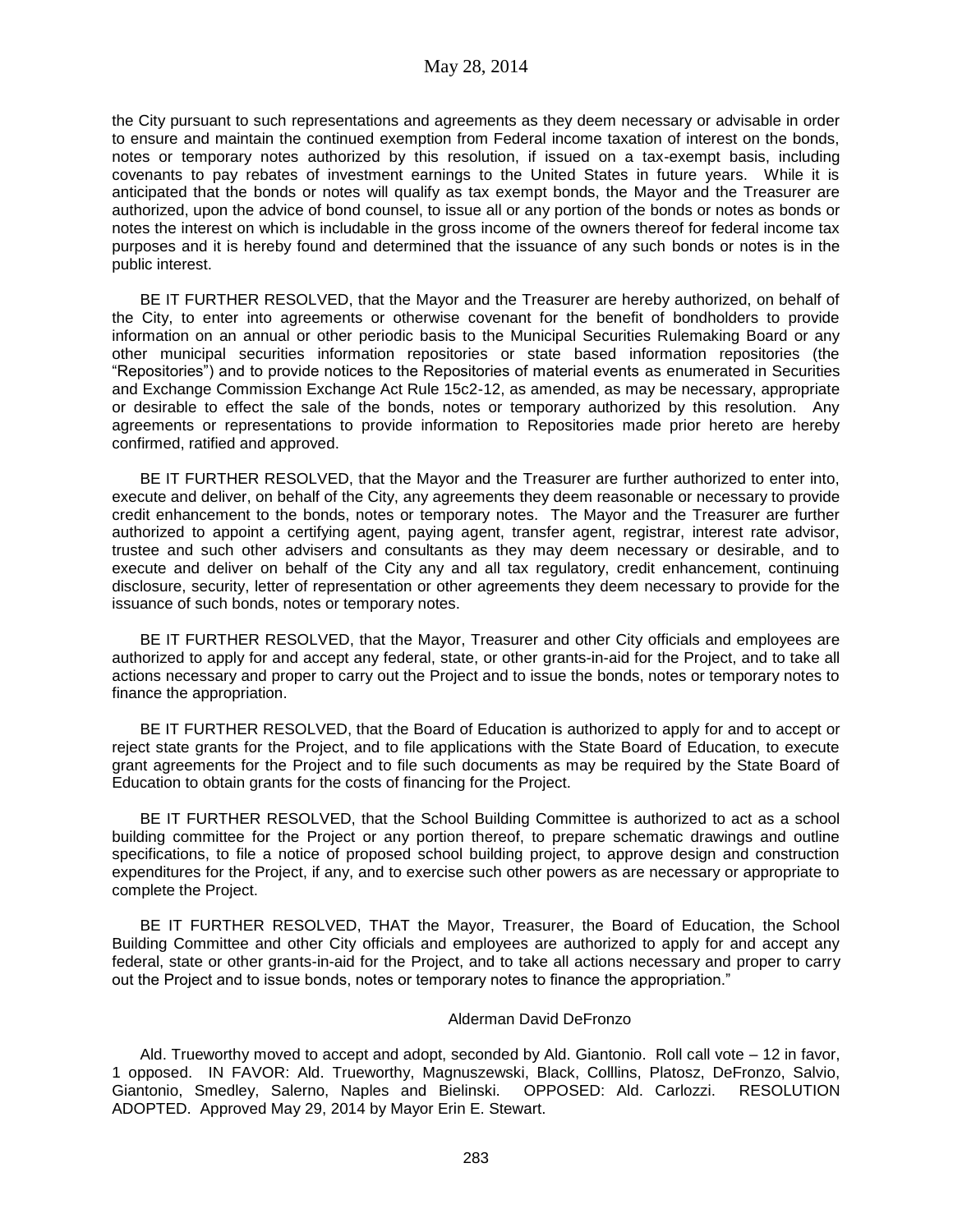## **REPORT OF THE BONDING COMMITTEE**

### **32739 RE: RESOLUTION TO CLOSE OUT COMPLETED CAPITAL PROJECT AND DE-AUTHORIZE THE RELATED UNUSED BOND AUTHORIZATION**

To Her Honor, the Mayor, and the Common Council of the City of New Britain: the undersigned beg leave to report the following:

At a meeting of the Standing Bonding Subcommittee of the Committee on Administration, Finance and Law (the "Bonding Subcommittee") held on May 28, 2014, on a motion by Bonding Subcommittee member Bielinski and seconded by Bonding Subcommittee member Giantonio, the following resolution was adopted:

RESOLVED, that the following completed Capital Projects be closed out and the related unused bond authorizations be de-authorized:

|                                                                      | Original<br>Appropriation and<br><b>Bond Authorization</b> | Amount<br>Expended or<br>Encumbered | <b>Amount Closed</b><br>Out and Bonds<br>De-Authorized |
|----------------------------------------------------------------------|------------------------------------------------------------|-------------------------------------|--------------------------------------------------------|
| Lincoln/Northend/Vance (26789-1)                                     | \$43,800,000                                               | \$43,330,029                        | \$469,971                                              |
| NBHS Code Compliance (30205-3)                                       | 3,000,000                                                  | 2,819,048                           | 180,952                                                |
| Reroof Five Schools (29023-5)                                        | 8,225,000                                                  | 7,810,564                           | 414,436                                                |
| School Entrance/Security (30206-1)                                   | 1,700,000                                                  | 1,689,971                           | 10,029                                                 |
| Smalley School Chiller (30207-3)                                     | 500,000                                                    | 500,000                             | -0-                                                    |
| Broad, Beaver, Main, North St.                                       |                                                            |                                     |                                                        |
| Reconstruction (23214-1)                                             | 6,600,000                                                  | 6,335,193                           | 264,807                                                |
| Fafnir Booth St Reconstruction (23307-1)                             | 8,550,000                                                  | 8,550,000                           | -0-                                                    |
| Willow St. Park (24238-6)                                            | 5,350,000                                                  | 5,350,000                           | -0-                                                    |
| Hart St. Reconstruction (25913-1)                                    | 9,500,000                                                  | 6,999,123                           | 2,500,877                                              |
| St. Clair/Lester St. Reconstruction (26781-1)                        | 2,200,000                                                  | 2,175,155                           | 24,845                                                 |
| NB Machine (26276-1)<br>Police Headquarters (original authorization) | 3,600,000                                                  | 3,333,340                           | 266,660                                                |
| $(27489-1)$                                                          | 3,500,000                                                  | 3,070,706                           | 429,294                                                |
| EMS (27719-1/28697-1)                                                | 3,000,000                                                  | 3,000,000                           | -0-                                                    |
| 2007 Revaluation (28574-1)                                           | 1,200,000                                                  | 800,302                             | 399,698                                                |
| <b>TOTAL</b>                                                         | \$100,725,000                                              | \$95,763,431                        | \$4,961,569                                            |

Alderman David DeFronzo

Chairman, Bonding Subcommittee of the Committee on Administration, Finance and Law

Ald. Trueworthy moved to accept, seconded by Ald. Giantonio. So voted. Approved May 29, 2014 by Mayor Erin E. Stewart.

## **RESOLUTION**

#### **32739-1 RE: RESOLUTION TO CLOSE OUT COMPLETED CAPITAL PROJECT AND DE-AUTHORIZE THE RELATED UNUSED BOND AUTHORIZATION**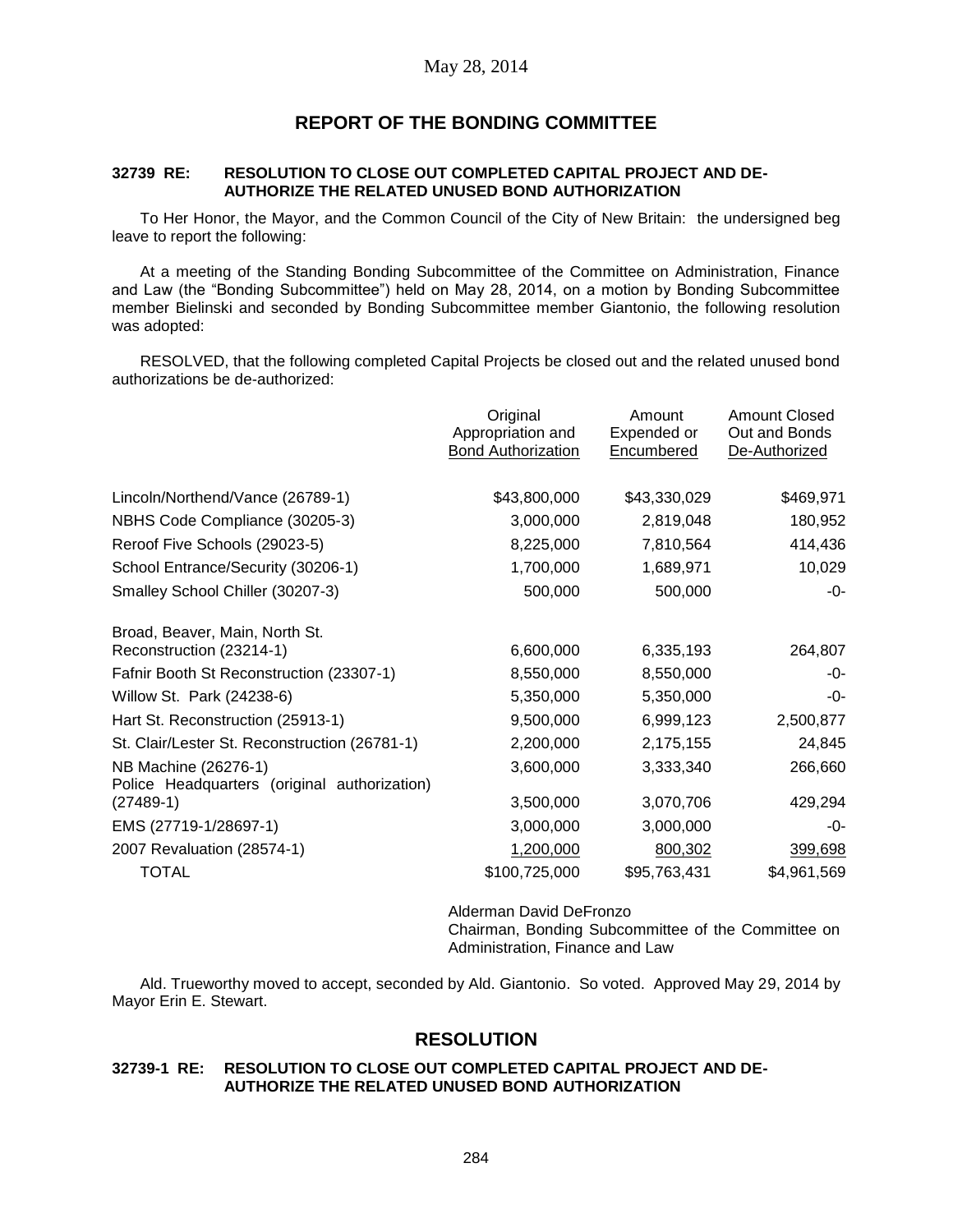At a meeting of the Common Council held on May 28, 2014 on a motion by Council member Trueworthy and seconded by Council member Giantonio the following resolution was adopted:

RESOLVED, by the Common Council of the City of New Britain on the recommendation of the Standing Bonding Subcommittee of the Common Council Committee on Administration, Finance and Law adopted at its meeting held on May 28, 2014, to act on a Resolution to Close Out Completed Capital Projects and De-Authorize the Related Unused Bond Authorizations.

RESOLVED, that the following completed Capital Projects be closed out and the related unused bond authorizations be de-authorized:

|                                                                      | Original<br>Appropriation and<br><b>Bond Authorization</b> | Amount<br>Expended or<br>Encumbered | <b>Amount Closed</b><br>Out and Bonds<br>De-Authorized |
|----------------------------------------------------------------------|------------------------------------------------------------|-------------------------------------|--------------------------------------------------------|
| Lincoln/Northend/Vance (26789-1)                                     | \$43,800,000                                               | \$43,330,029                        | \$469,971                                              |
| NBHS Code Compliance (30205-3)                                       | 3,000,000                                                  | 2,819,048                           | 180,952                                                |
| Reroof Five Schools (29023-5)                                        | 8,225,000                                                  | 7,810,564                           | 414,436                                                |
| School Entrance/Security (30206-1)                                   | 1,700,000                                                  | 1,689,971                           | 10,029                                                 |
| Smalley School Chiller (30207-3)                                     | 500,000                                                    | 500,000                             | -0-                                                    |
| Broad, Beaver, Main, North St.<br>Reconstruction (23214-1)           | 6,600,000                                                  | 6,335,193                           | 264,807                                                |
| Fafnir Booth St Reconstruction (23307-1)                             | 8,550,000                                                  | 8,550,000                           | -0-                                                    |
| Willow St. Park (24238-6)                                            | 5,350,000                                                  | 5,350,000                           | -0-                                                    |
| Hart St. Reconstruction (25913-1)                                    | 9,500,000                                                  | 6,999,123                           | 2,500,877                                              |
| St. Clair/Lester St. Reconstruction (26781-1)                        | 2,200,000                                                  | 2,175,155                           | 24,845                                                 |
| NB Machine (26276-1)<br>Police Headquarters (original authorization) | 3,600,000                                                  | 3,333,340                           | 266,660                                                |
| $(27489-1)$                                                          | 3,500,000                                                  | 3,070,706                           | 429,294                                                |
| EMS (27719-1/28697-1)                                                | 3,000,000                                                  | 3,000,000                           | -0-                                                    |
| 2007 Revaluation (28574-1)                                           | 1,200,000                                                  | 800,302                             | 399,698                                                |
| <b>TOTAL</b>                                                         | \$100,725,000                                              | \$95,763,431                        | \$4,961,569                                            |
|                                                                      |                                                            |                                     |                                                        |

Alderman David DeFronzo

Ald. Trueworthy moved to accept and adopt, seconded by Ald. Giantonio. Roll call vote – 13 in favor, 0 opposed. IN FAVOR: Ald. Trueworthy, Magnuszewski, Black, Collins, Platosz, Carlozzi, DeFronzo, Salvio, Giantonio, Smedley, Salerno, Naples and Bielinski. RESOLUTION ADOPTED. Approved May 29, 2014 by Mayor Erin E. Stewart.

There being no further business to come before the Council, Ald. Trueworthy moved to adjourn, seconded by Ald. Giantonio. So voted. Meeting adjourned at 7:14 p.m.

ATTEST: Mark H. Bernacki, City Clerk